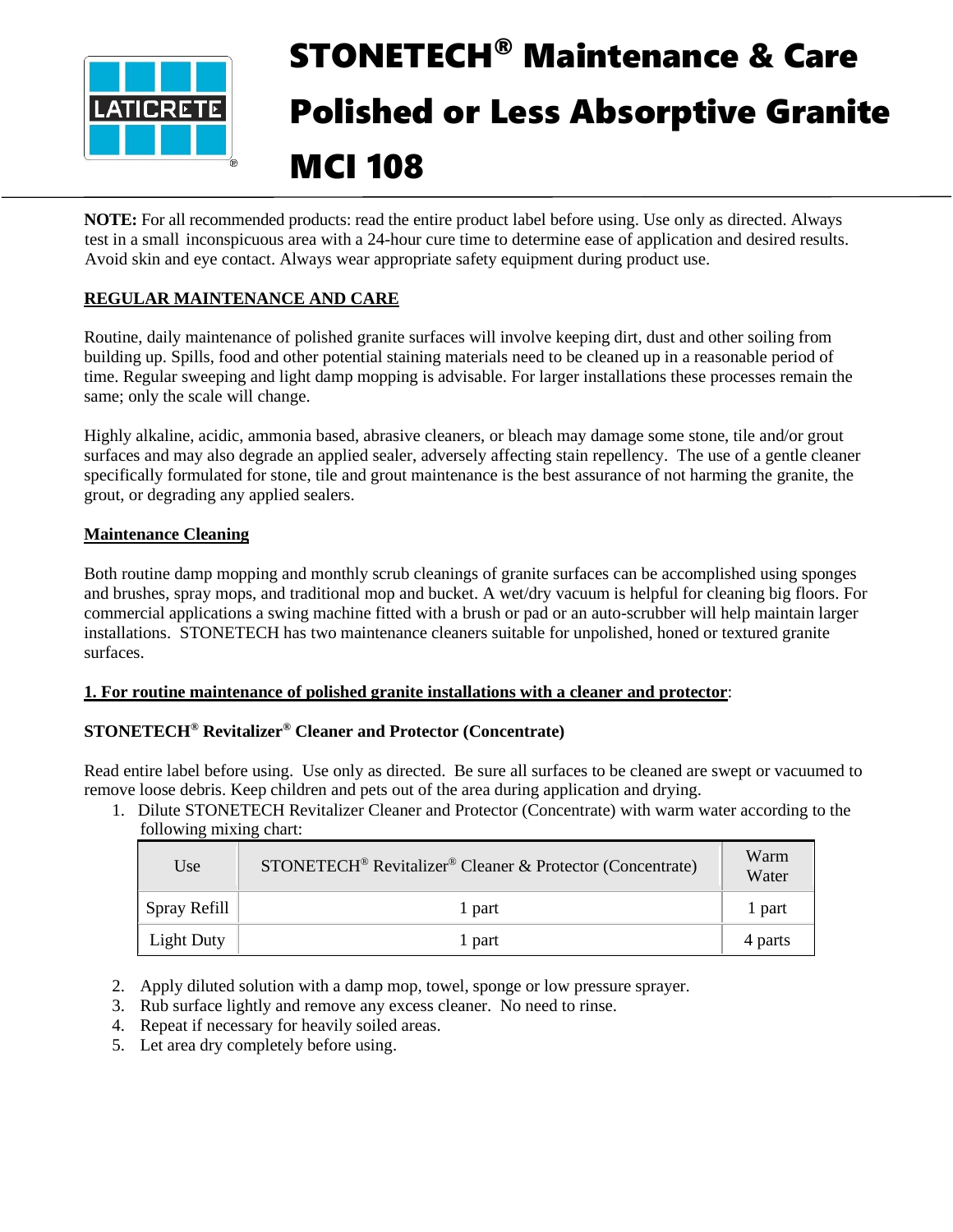## **STONETECH® Revitalizer® Cleaner and Protector (Ready-To-Use)**

Read entire label before using. Use only as directed. Be sure all surfaces to be cleaned are swept or vacuumed to remove loose debris. Keep children and pets out of the area during application and drying.

- 1. To refill 24 oz. (709 mL) spray bottle, use a funnel.
- 2. Spray or pour directly onto soiled area.
- 3. Wipe clean with a dry towel, lint free cloth or sponge. No need to rinse.
- 4. Repeat for heavily soiled areas using a non-abrasive scrubbing pad.
- 5. Wipe clean with a dry towel.

Refer to [DS 212.0](https://cdn.laticrete.com/~/media/product-documents/product-data-sheets/ds-212.ashx) for more information.

#### **2. For routine cleaning of polished granite installations with a cleaner**:

#### **STONETECH Stone & Tile Cleaner (Concentrate)**

Read entire label before using. Use only as directed. Be sure surfaces to be cleaned are swept or vacuumed to remove loose debris. Avoid skin and eye contact with product. Wear protective eyewear and gloves when handling concentrate. Keep children and pets out of the area during application and drying.

1. Dilute STONETECH® Stone & Tile Cleaner (Concentrate) with warm water according to the following mixing chart:

| Use               | STONETECH <sup>®</sup> Stone & Tile Cleaner (Concentrate) | Warm Water |
|-------------------|-----------------------------------------------------------|------------|
| Light Duty        | l part                                                    | 64 parts   |
| <b>Heavy Duty</b> | l part                                                    | 32 parts   |

- 2. Apply mixed solution with a damp mop, sponge or appropriate professional cleaning equipment.
- 3. Clean entire area with mop, changing cleaning solution often to ensure that soil is not redeposited. Wipe or rinse cleaned area.
- 4. Let area dry completely before using.

## **STONETECH® Stone & Tile Cleaner (Ready-To-Use)**

Read entire label before using. Use only as directed. Be sure surfaces to be cleaned are swept or vacuumed to remove loose debris. Avoid skin and eye contact with product. Wear protective eyewear and gloves when handling concentrate. Keep children and pets out of the area during application and drying.

- 1. Spray or pour directly onto soiled area.
- 2. Wipe clean with a dry towel, lint free cloth or sponge. No need to rinse.
- 3. Repeat for heavily soiled areas using a non-abrasive scrubbing pad.
- 4. Wipe clean with a dry towel.

Refer to **DS 211.0** for more information.

#### **For a brilliant shine on polished granite countertops and vanities:**

#### **STONETECH Polish**

Read entire label before using. Use only as directed. Always test in a small inconspicuous area to determine that the desired results will be achieved. Make sure surface is clean, dry and free of waxes and coatings.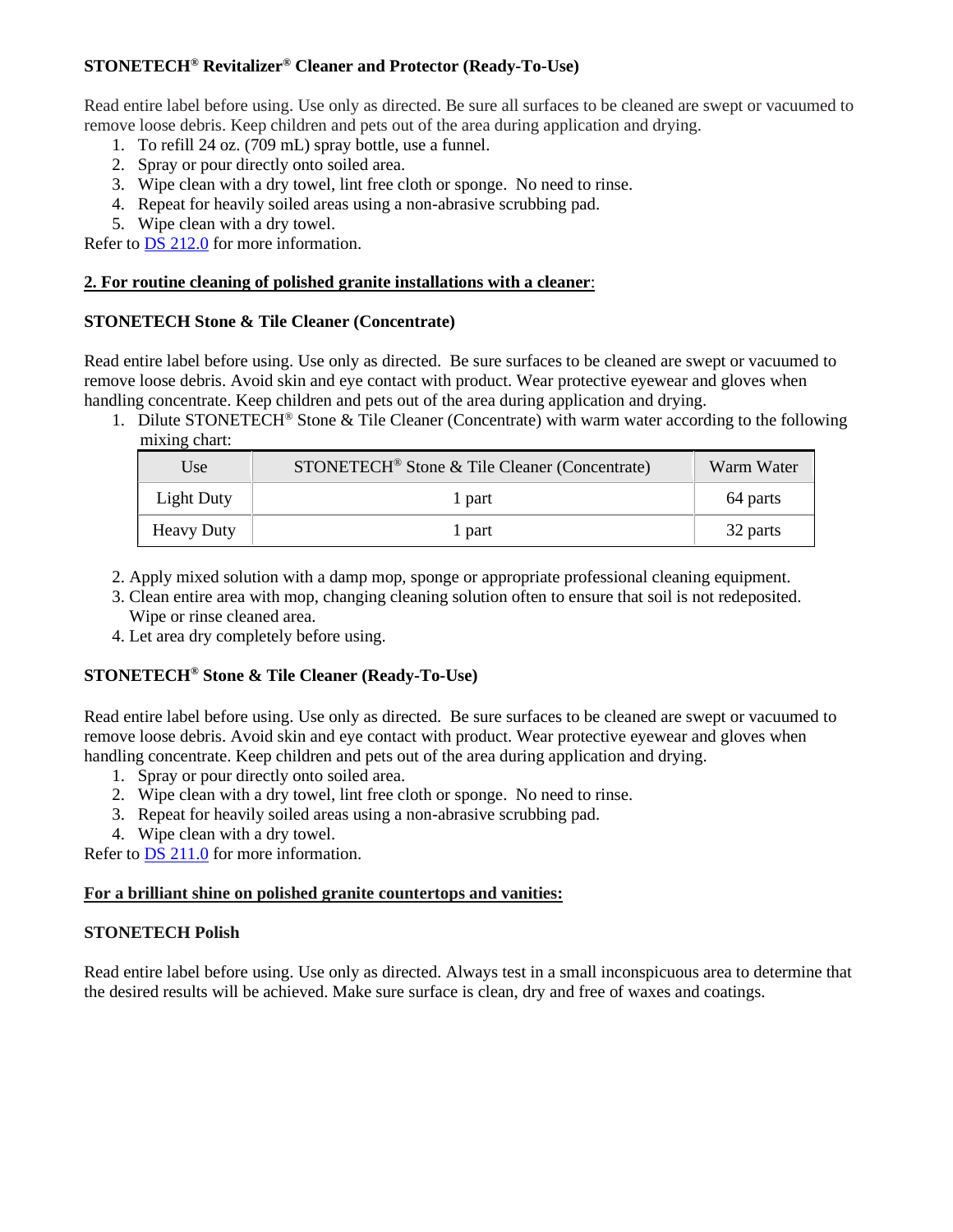- 1. Spray a light coat of STONETECH® Polish over the entire surface.
- 2. Spread evenly with a clean cloth.
- 3. Buff until there is no visible liquid and a high shine appears.

**Note:** STONETECH Polish is not intended for floors as it may create a slipping hazard. It is not a restorative process for worn or damaged marble surfaces.

Refer to [DS 216.5](https://cdn.laticrete.com/~/media/product-documents/product-data-sheets/ds-2165.ashx) for more information.

#### **NEW INSTALLATION PRE-GROUT TREATMENT**

#### **Grouting cleanup is often easier when the stone is sealed prior to grouting. Light colored or porous polished marbles are susceptible to grout staining and may benefit from sealing prior to grouting.**

A simple water test can be performed to identify if the tile is porous. If the marble darkens after applying water to the stone surface and waiting for 5 minutes the tile is absorbent and applying a sealer prior to grouting may aid in clean up after grouting. On a polished marble tile that does darken with water a single application of sealer is generally sufficient as a pre-grouting treatment.

#### **For a pre-grout sealer for polished marble:**

#### **STONETECH Heavy Duty Sealer**

#### **Pre-Grout Sealer Application**

Read entire label before using. Use only as directed. Always test in a small inconspicuous area with a 24-hour cure time to determine ease of application and desired results. Make sure surface is clean and free of waxes and coatings. STONETECH Heavy Duty Sealer may be applied to damp surfaces one hour after standing water has been removed. Surface temperature should be between 50°F and 80°F (10°C and 26°C). Ensure that the area is well-ventilated during application and until the surface is dry. Keep children and pets out of the area until treated surface is dry.

- 1. Ensure cap is closed and sealed, and shake well before use.
- 2. Mask off surfaces not intended to be treated.
- 3. Liberally apply an even coat of STONETECH Heavy Duty Sealer using a paint pad, roller, brush or lowpressure sprayer.
- 4. Allow sealer to penetrate the surface for 10-15 minutes. During this time, keep the surface wet with sealer, adding more sealer as needed. DO NOT ALLOW SEALER TO COMPLETELY DRY ON THE SURFACE.
- 5. Thoroughly wipe dry the entire surface with clean absorbent towels.
- 6. A second coat may be needed for porous, absorbent surfaces. If a second coat is required, it should be applied within 30-40 minutes from the initial application as directed in steps 3-5.
- 7. Allow sealer to cure for 24 hours prior to grouting.
- 8. Clean tools used during application with water.

Refer to [DS 279.0](https://cdn.laticrete.com/~/media/product-documents/product-data-sheets/ds-279.ashx) for more information.

## **RESTORATIVE DEEP CLEANING**

#### **Stone, tile and grout installations can become heavily soiled over time. Restorative cleaning processes will help return these surfaces to a more acceptable appearance.**

The following restorative surface cleaning processes are done in preparation for resealing or for specialized surface cleaning circumstances. These cleaning processes should not damage the granite surface. However, these types of heavy duty cleaning methods may degrade or strip many sealers from the application.

Depending on the type of soiling or staining, select one of the following options: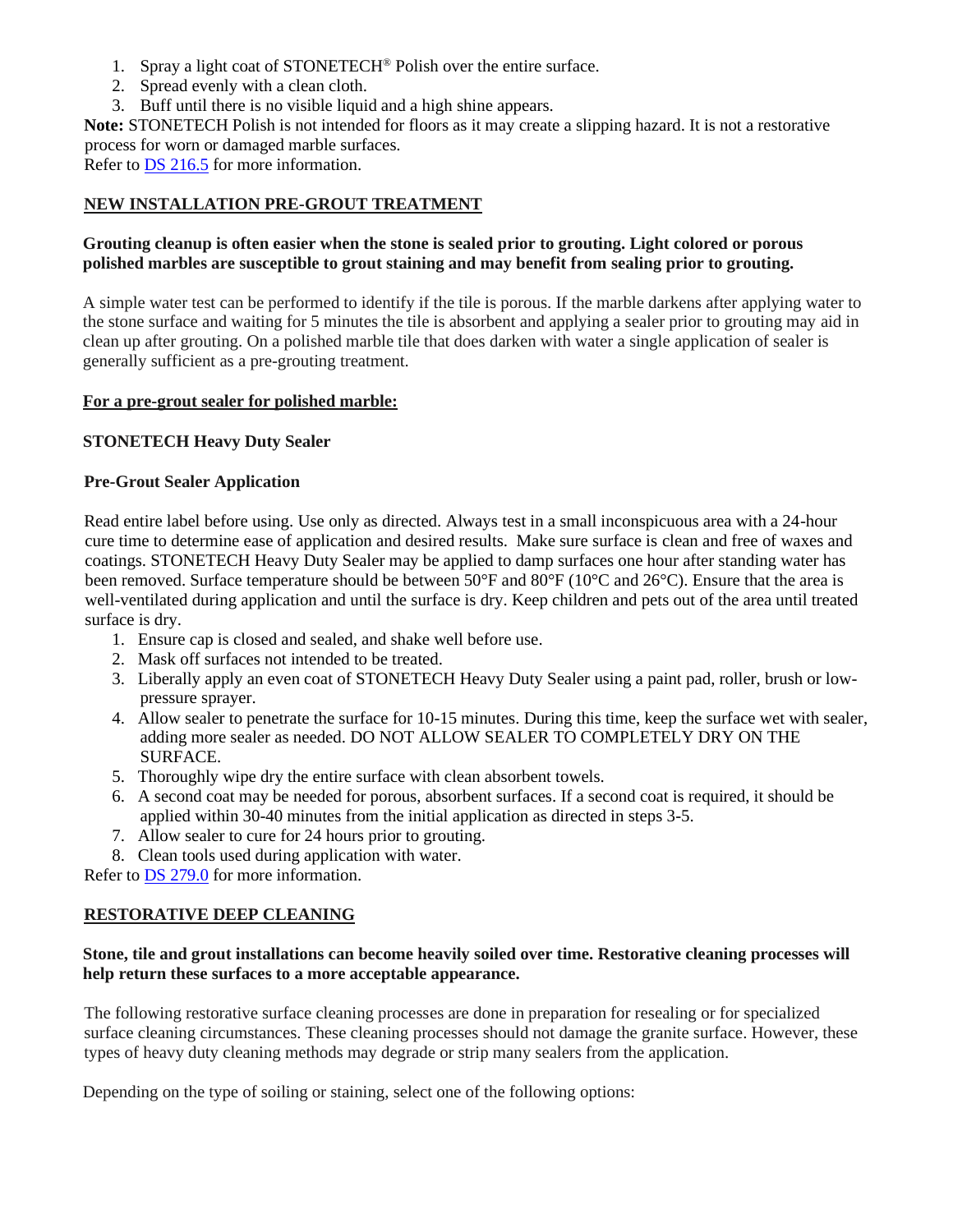## **STONETECH® KlenzAll™ Cleaner (Concentrate)**

Read entire label before using. Use only as directed. Always test in a small inconspicuous area to determine ease of use and desired results. Be sure all surfaces to be cleaned are swept or vacuumed to remove loose debris. Avoid skin and eye contact with product. Wear protective eyewear, gloves, long sleeves, and long pants while handling concentrate. Ensure work area is well-ventilated during application and until surface is dry. Keep children and pets out of the area during application and drying.

The following is a restorative surface cleaning process which is done in preparation for resealing or for specialized surface cleaning circumstances. This process should not damage the stone surface, however, this type of heavy duty cleaning will degrade or strip many sealers from the application.

1. Dilute concentrated STONETECH® KlenzAll™ Cleaner with warm water according to the following mixing chart:

| Use                | STONETECH <sup>®</sup> KlenzAll <sup>TM</sup> Cleaner (Concentrate) | Warm Water |  |
|--------------------|---------------------------------------------------------------------|------------|--|
| Light Duty         | part                                                                | 8 parts    |  |
| <b>Medium Duty</b> | part                                                                | 4 parts    |  |
| <b>Heavy Duty</b>  | part                                                                | 2 parts    |  |

- 2. Apply mixed solution with a mop, clean cloth or low-pressure sprayer. Avoid applying cleaner on unintended surfaces.
- 3. Lightly scrub with a scrub brush or floor machine as needed.
- 4. Remove STONETECH KlenzAll Cleaner using a clean cloth, wet/dry vacuum or damp mop.
- 5. Rinse area well with clean water. Allow area to dry completely.
- 6. Some surfaces may require additional cleaning. If so, repeat steps  $2 5$  above.
- 7. If appropriate, reseal cleaned area with an appropriate STONETECH sealer (e.g. STONETECH Heavy Duty Sealer).

Refer to **DS 215.0** for more information.

#### **Removal of efflorescence, mineral deposits, and calcium based staining:**

## **STONETECH® Restore™ Acidic Cleaner**

Read entire label before using. Use only as directed. Always test in a small inconspicuous area to determine required dilution and results. Be sure all surfaces to be cleaned are swept or vacuumed to remove loose debris. Heavy duty dilution may darken some surfaces. **This acid-based cleaner will etch or damage most marble, limestone and travertine surfaces. Will etch or corrode most metal surfaces.** Avoid skin and eye contact. Wear protective eyewear, gloves, long sleeves, and long pants while handling product. Ensure work area is wellventilated during application and until surface is dry. Keep children and pets out of the area during application and drying.

1. Dilute concentrated STONETECH® Restore™ Acidic Cleaner with warm water according to the following mixing chart:

| Use               | STONETECH Restore™ Acidic Cleaner<br>Warm Water<br>(Concentrate) |          | pH  |
|-------------------|------------------------------------------------------------------|----------|-----|
| Light Duty        | part                                                             | 16 parts | 1.4 |
| Medium Duty       | part                                                             | 4 parts  |     |
| <b>Heavy Duty</b> | part                                                             | part     |     |

- 2. Mask off and protect any metals or other surfaces not intended to be treated. Apply mixed solution with a clean mop, or towel.
- 3. Agitate with a scrub brush or floor machine as needed.
- 4. Remove STONETECH Restore Acidic Cleaner using a clean cloth, wet/dry vacuum or damp mop.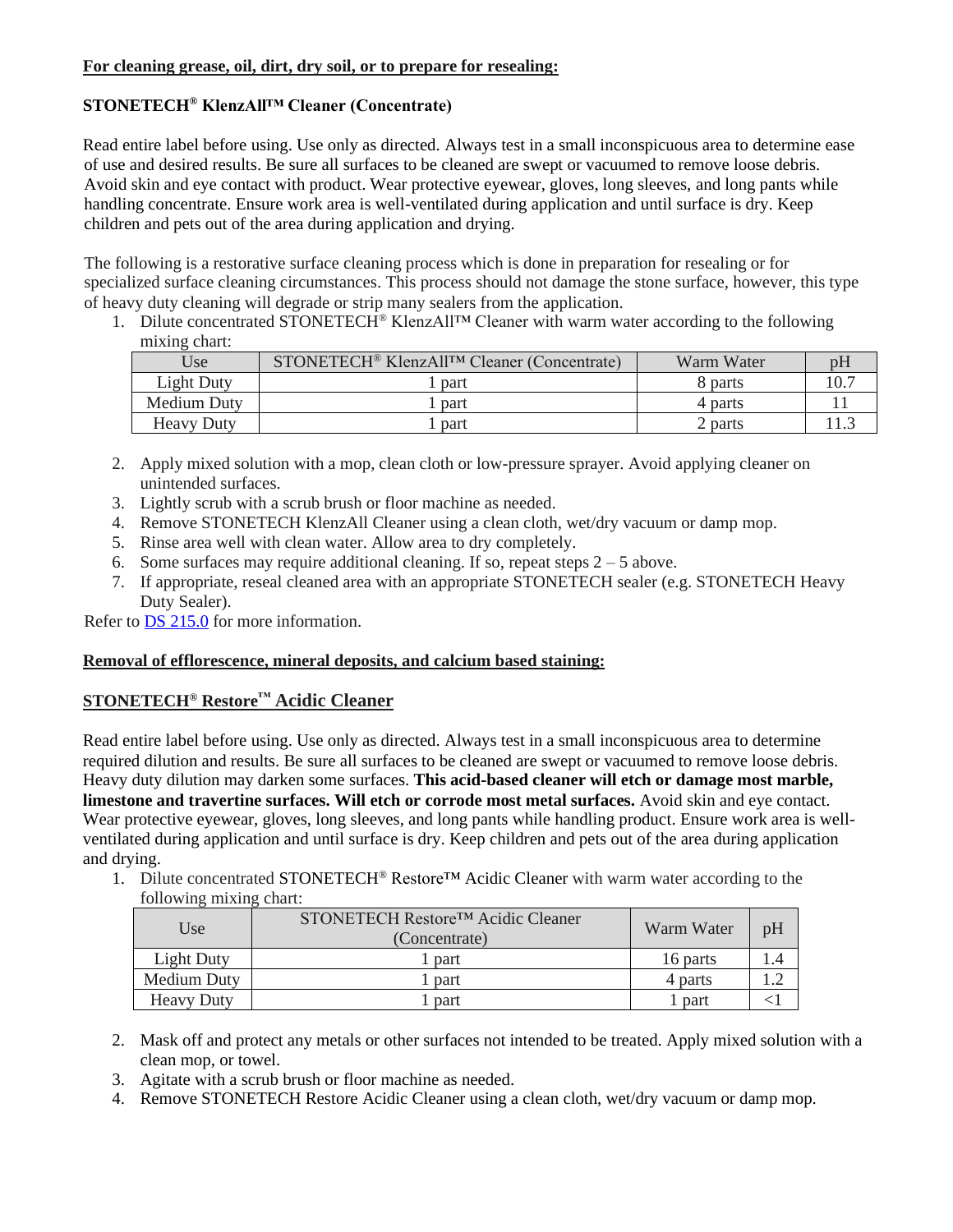- 5. Rinse area well with clean water and wipe dry.
- 6. Thoroughly rinse all metal surfaces with clean water. Clean and rinse equipment with water.
- 7. If appropriate, reseal cleaned area with an appropriate STONETECH® sealer (e.g. STONETECH Heavy Duty Sealer).

Refer to **DS** 216.0 for more information.

#### **Removal of cement grout hazes, stripping topical coatings, acrylic finishes or heavy waxes:**

#### **STONETECH® Epoxy Grout Haze & Coating Stripper**

Read entire label before using. Use only as directed. Test in a small inconspicuous area to determine ease of application and desired results. Be sure all surfaces to be cleaned are swept or vacuumed to remove loose debris. Ensure work area is well-ventilated during application and until surface is dry. Keep children and pets out of the area until surface use resumes. Avoid contact with surfaces not intended to be treated. Avoid applying in direct sunlight. Should not be used in extreme temperatures. Recommended application temperature range is between 50°F - 90°F (10 °C - 32 °C).

- 1. SHAKE WELL BEFORE USING. Do not dilute before applying.
- 2. Wear rubber gloves and eye protection during handling and application to prevent skin and eye contact.
- 3. Liberally apply an even coat of STONETECH Epoxy Grout Haze & Coating Stripper over the required area with a paint brush, mop or paint pad. DO NOT APPLY WITH A SPRAYER. Immediately remove STONETECH Epoxy Grout Haze & Coating Stripper from unintended surfaces with a wet cloth to prevent potential damage to those surfaces.
- 4. Application time will vary depending on type of coating being removed. Approximate application times are as follows:

| Haze / Coating          | <b>Surface Type</b>               | <b>Age of Haze/Coating</b> |                 |            |
|-------------------------|-----------------------------------|----------------------------|-----------------|------------|
|                         |                                   | 24 Hour                    | 7 Days          | $> 7$ Days |
| <b>Epoxy Grout Haze</b> | Tile                              | $1 - 3$ minutes            | $3 - 5$ minutes | 10 minutes |
| <b>Epoxy Grout Haze</b> | Natural Stone &<br>Masonry        | $1 - 3$ minutes            | $3 - 5$ minutes | 10 minutes |
| Coatings $*$            | Tile                              | $1 - 5$ minutes            |                 |            |
| Coatings $*$            | Natural Stone &<br><b>Masonry</b> | $1-5$ minutes              |                 | 10 minutes |

- 5. Do not let STONETECH Epoxy Grout Haze & Coating Stripper dry on the surface. If STONETECH Heavy Duty Epoxy Grout Haze & Coating Stripper starts to dry, add additional product to keep surface wet.
- 6. Agitate surface with a nylon scrub brush or pad after testing a small area first to make sure that brush or pad will not scratch the surface. Surface can be wet with water to enable easier removal of coating.
- 7. Wipe up residual STONETECH Epoxy Grout Haze & Coating Stripper Coating Stripper with clean, dry cloth or wet mop. A wet/dry vacuum can be used for larger area.
- 8. Rinse surface well with clean water.
- 9. More than one application may be required, repeat steps 3 through 8 when necessary.
- 10. Surface traffic may begin 2 hours after removal of coating.

Refer to data sheet [DS 116.4](https://cdn.laticrete.com/~/media/product-documents/product-data-sheets/ds1664_stonetech-epoxy-grout-haze-coating-stripper.ashx) for more information.

#### **For spot or small area deep cleaning**:

#### **STONETECH DeepKlenz™ Cleaner**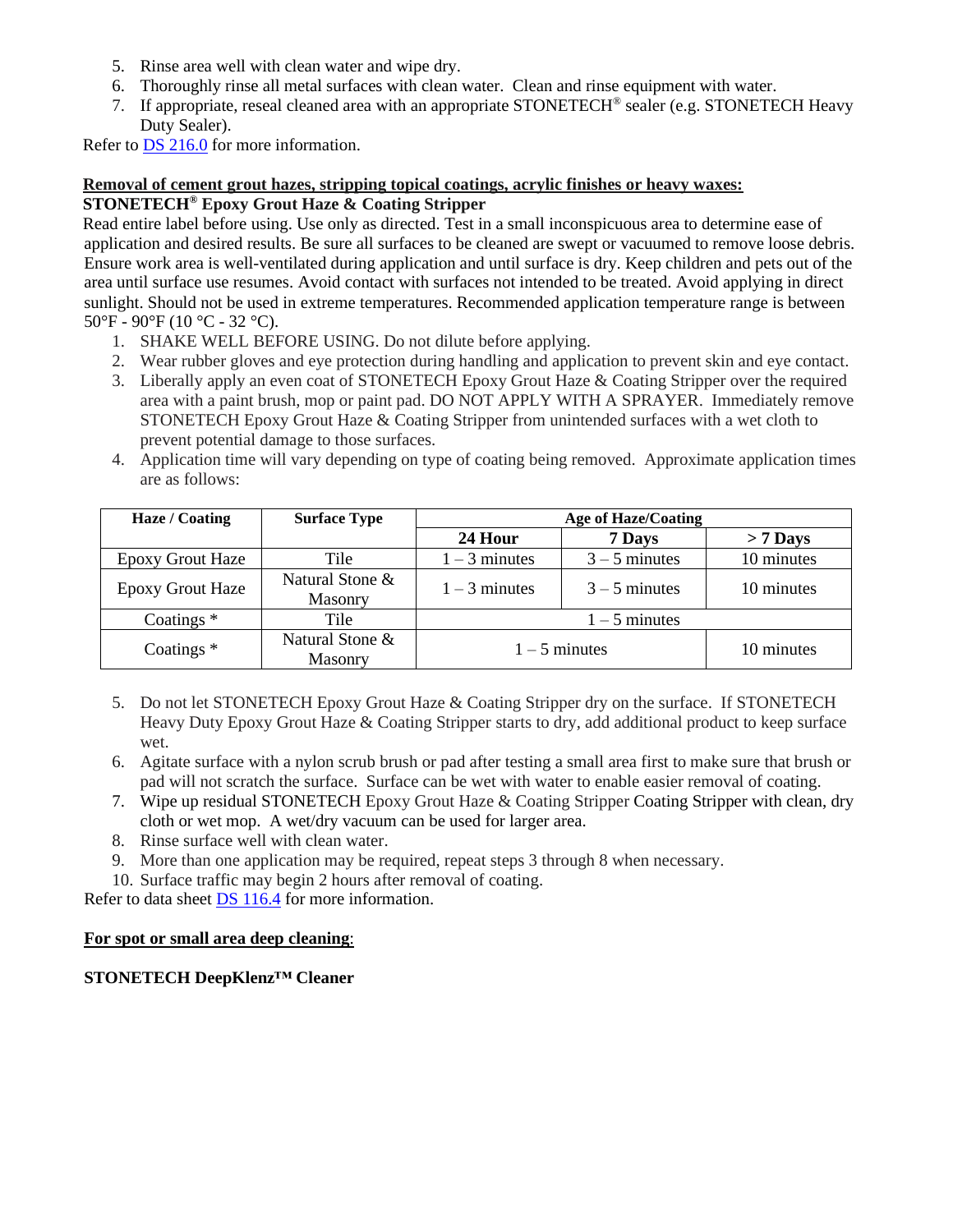Read entire label before using. Use only as directed. Test in a small inconspicuous area to determine required results. Be sure all surfaces to be cleaned are swept or vacuumed to remove loose debris. Avoid skin and eye contact with product. Wear protective eyewear, gloves, long sleeves, and long pants while handling concentrate. Ensure work area is well-ventilated during application and until surface is dry. Keep children and pets out of the area during application and drying. Recommended application temperature range is between 40°F and 100°F  $(4^{\circ}$ C and  $38^{\circ}$ C).

- 1. Thoroughly wet surface by directly spraying onto soiled area.
- 2. Allow STONETECH® DeepKlenz™ Cleaner to work on the surface for 5-10 minutes. Do NOT allow product to dry on the surface.
- 3. Lightly scrub with a stiff bristle brush to remove the surface contaminants.
- 4. Rinse and wipe surface with clean cloth and warm water. Repeat as needed for heavy soiled areas.
- 5. If appropriate, reseal cleaned area with an appropriate STONETECH sealer (e.g. STONETECH Heavy Duty Sealer).

Refer to **DS** 111.2 for more information.

#### **For cleaning and removing soap scum:**

#### **STONETECH Soap Scum Remover**

Read entire label before using. Use only as directed. Always test in a small inconspicuous area to determine ease of use and desired results. Be sure surfaces to be cleaned are swept or vacuumed to remove loose debris. Avoid skin and eye contact. Wear protective eyewear and gloves. Keep children and pets out of the area during application and drying.

- 1. Spray STONETECH Soap Scum Remover directly on soiled areas. Avoid applying onto unintended surfaces.
- 2. Wipe surface with clean, dry cloth or scrub with stiff nylon brush as needed.
- 3. Rinse area well with clean water.
- 4. Wipe area dry with clean cloth.
- 5. Repeat as needed for heavily soiled areas.

Refer to [DS 229.0](https://cdn.laticrete.com/~/media/product-documents/product-data-sheets/ds-229.ashx) for more information.

#### **For cleaning and removing mold and mildew:**

#### **STONETECH Mold & Mildew Stain Remover**

Read entire label before using. Use only as directed. Always test in a small inconspicuous area to determine ease of use and desired results. Be sure surfaces to be cleaned are swept or vacuumed to remove loose debris. Avoid skin and eye contact. Wear protective eyewear and gloves. Keep children and pets out of the area during application and drying. Do not mix this product with other household cleaners or metals.

- 1. Spray STONETECH Mold & Mildew Stain Remover directly on soiled areas. Avoid applying onto unintended surfaces.
- 2. Clean surface with non-abrasive sponge or stiff nylon brush as needed.
- 3. Rinse area well with clean water.
- 4. Repeat as needed for heavily-soiled areas.

Refer to [DS 219.0](https://cdn.laticrete.com/~/media/product-documents/product-data-sheets/ds-219.ashx) for more information.

#### **For oil stain removal:**

#### **STONETECH Oil Stain Remover**

Read entire label before using. Use only as directed. Always test in a small inconspicuous area to determine that the desired results will be achieved. Make sure surface is clean, dry, and free of waxes and coatings. Ensure that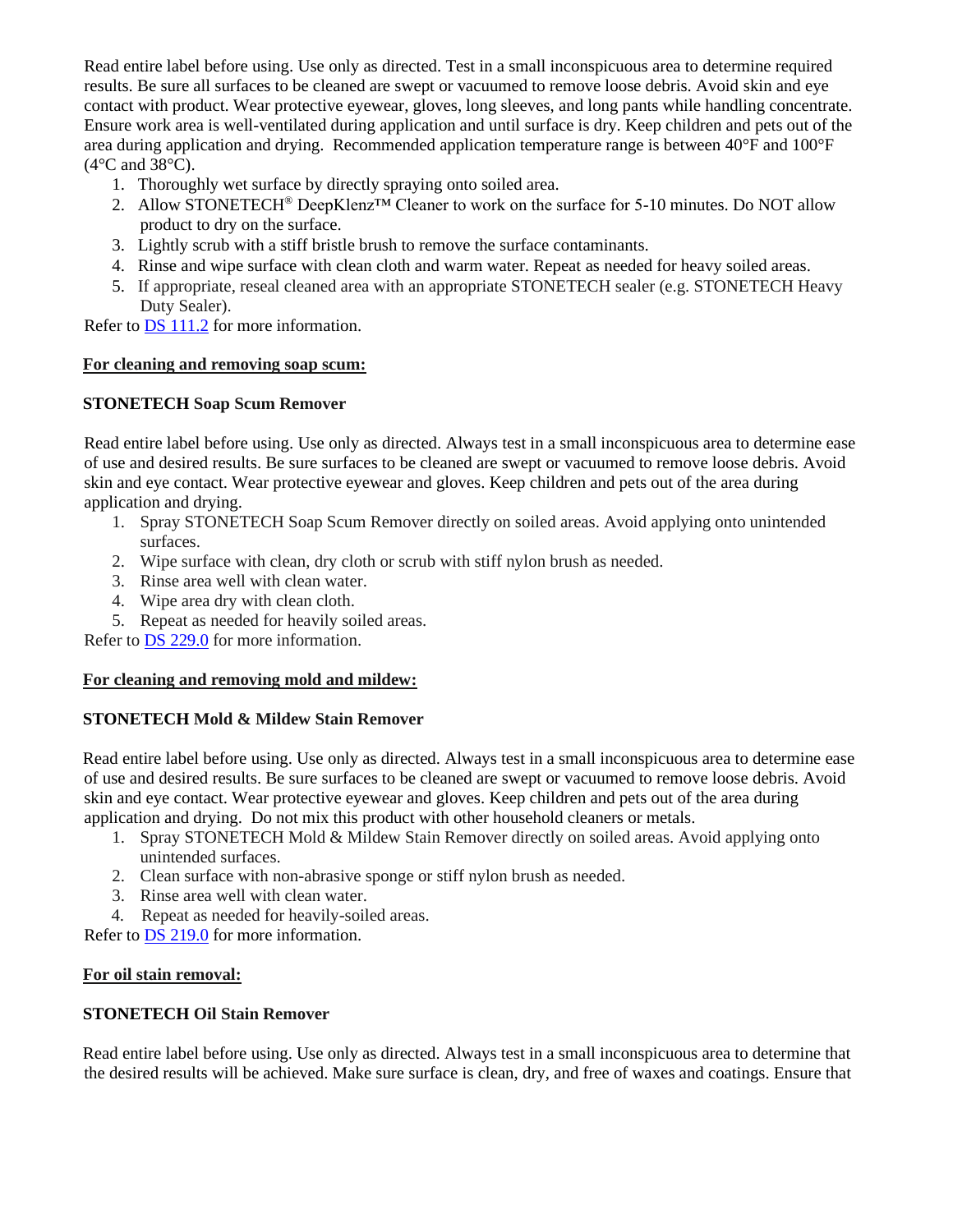area is well-ventilated and keep children and pets away from the area during application and until surface is clean and dry.

- 1. Using a plastic or wood spatula, stir thoroughly to mix the paste.
- 2. Apply a  $\frac{1}{4}$  (6 mm) thick layer of paste to the stain. Ensure that the paste extends at least 1" 2" (25 50mm) beyond the edge of the stain.
- 3. Do not cover.
- 4. Allow 48 72 hours for STONETECH® Oil Stain Remover to dry.
- 5. Using a plastic spatula, remove the dried STONETECH Oil Stain Remover and discard.
- 6. Allow solvent to completely dry from the stone.
- 7. If stain is not completely gone after drying, repeat process.
- 8. Clean up residue and tools with mineral spirits.
- 9. Once the surface is dry, reseal the cleaned area with an appropriate STONETECH sealer (e.g. STONETECH Heavy Duty Sealer).

Refer to [DS 214.0](https://cdn.laticrete.com/~/media/product-documents/product-data-sheets/ds-214.ashx) for more information.

#### **SEALING AND PROTECTING:**

Polished granite is susceptible to staining from both oil and water-based materials and sealing will help protect the stone's appearance. The cement grouts used in marble tile installations will also be more stain resistant with the application of a penetrating sealer.

#### **For interior and exterior natural look protection from water- and oil-based staining:**

#### **STONETECH Heavy Duty Sealer or any appropriate STONETECH natural look sealer.**

Read entire label before using. Use only as directed. Always test in a small inconspicuous area with a 24-hour cure time to determine ease of application and desired results. Allow new grout installations to cure for a minimum of 72 hours prior to application. Make sure surface is clean and free of waxes and coatings. Sealer may be applied to damp surfaces one hour after standing water has been removed. Surface temperature should be between 50°F - 80°F (10°C - 26°C). Ensure that the area is well-ventilated during application and until the surface is dry. Keep children and pets out of the area until treated surface is dry.

- 1. Ensure cap is closed and sealed, and shake well before use.
- 2. Mask off surfaces not intended to be treated.
- 3. Liberally apply an even coat of STONETECH Heavy Duty Sealer using a paint pad, roller, brush or lowpressure sprayer.
- 4. Allow sealer to penetrate the surface for 10-15 minutes. During this time, keep the surface wet with sealer, adding more sealer as needed. DO NOT ALLOW SEALER TO COMPLETELY DRY ON THE SURFACE.
- 5. Thoroughly wipe dry the entire surface with clean absorbent towels.
- 6. A second coat may be needed for porous, absorbent surfaces. If a second coat is required, it should be applied within 30-40 minutes from the initial application as directed in steps 3-5.
- 7. Should a sealer residue appear, rewet the impacted section of the surface with sealer. Agitate the surface with a white nylon scrubbing pad to loosen residue and wipe dry with a clean, absorbent towel.
- 8. A full cure is achieved in 24-72 hours. Use of the treated surface may resume in 6-8 hours. If use of the surface must resume sooner, cover the treated surface with red rosin paper to protect it until full cure is achieved.
- 9. Clean tools used during application with water.

Refer to [DS 279.0](https://cdn.laticrete.com/~/media/product-documents/product-data-sheets/ds-279.ashx) for more information.

#### **For a natural look water repellent on exterior surfaces:**

## **STONETECH Heavy Duty Exterior Sealer**